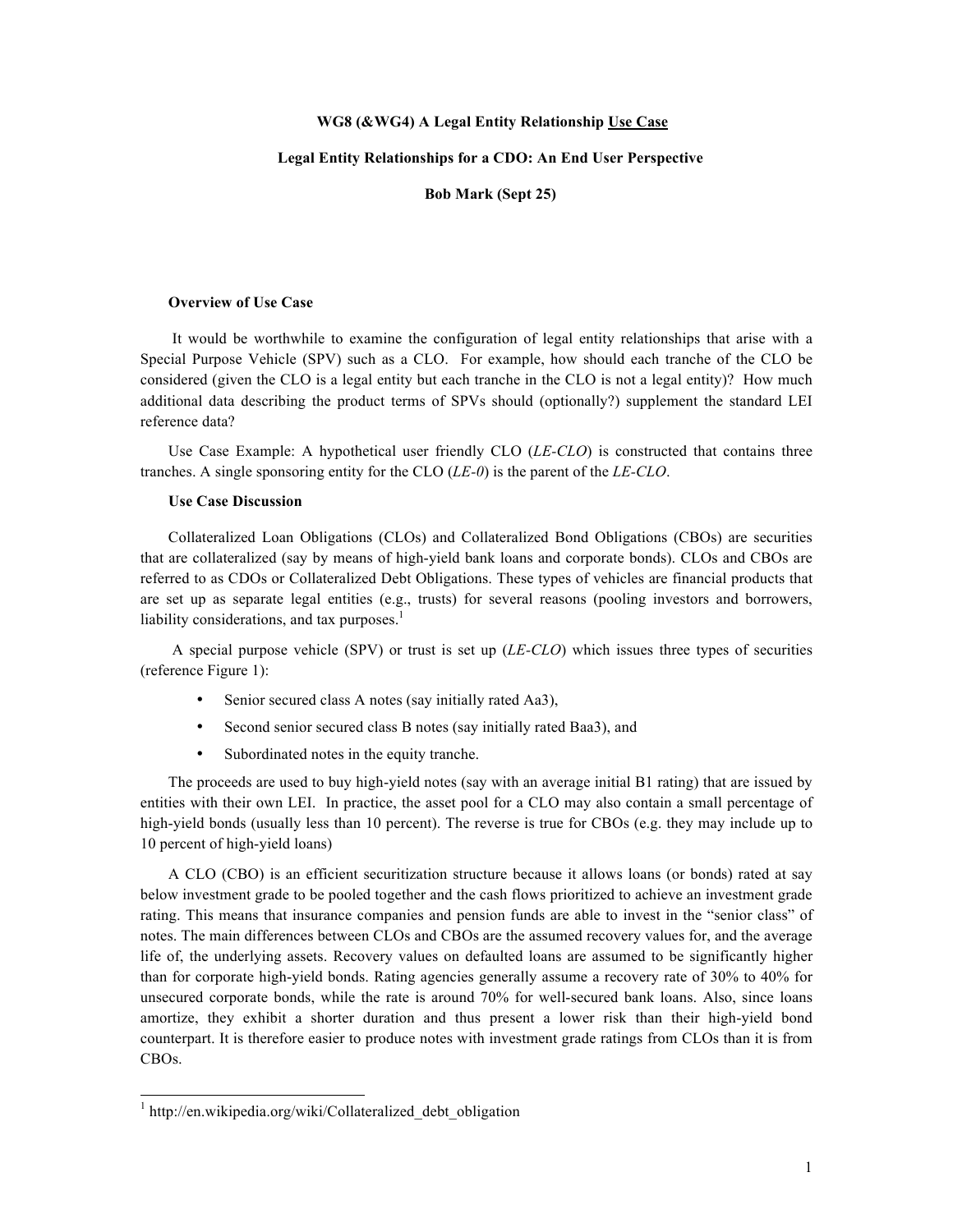Financial product attributes for the three tranches on the liability side (reference bottom part of Figure 1) of the CLO (say consisting of a pool of loan assets) might include the type of note (e.g. a senior secured note), initial amount in each tranche (say \$840 million), initial yield (say LIBOR +38bp), initial rating (say Aa3) and Maturity (say a 12 year maturity).

Contractual terms of instances of CLO product tranches such as the seniority of the tranche are also useful since these terms describe important information for stakeholders (the investor, regulator, etc). In our Use Case example, the issued notes consist of two senior secured classes with an investment grade rating and an unrated subordinated class (the equity tranche). The equity tranche is in the first-loss position, and it will absorb default losses before they reach the senior investors and therefore do not pay any promised payment.

 The rating enhancement for the two senior classes is obtained by prioritizing the cash flows. The credit enhancement of the senior secured class notes is obtained by simply shifting the default risk to the equity tranche. The equity tranche is often bought by investors such as "hedge funds"(each with their own LEI), either outright (or more often by means of a total return swap with a leverage multiple of seven to 10). But most of the time, the bank issuing a CLO (LEI0) retains the first-loss equity tranche.

During the first six years, which is called the reinvestment or lockout period, the cash flows from loan amortization and the proceeds from maturing or defaulting loans are reinvested in new loans.<sup>2</sup> Thereafter, the three classes of notes are progressively redeemed as cash flows materialize (Once all the cash flows are redeemed for a tranche then the tranche is retired).

Contractual terms on the asset side of a CLO (reference top part of Figure 1) might include the amount of collateral (say \$1000 million), the number of loans (say 50 senior secured bank loans) and the average rating of the loans (say B1). Financial product characteristics on the asset side might also include the number of industries (say 20) with the maximum industry concentration (say 8%) and maximum single name concentration (say 4%), which helps to describe the nature of the loans. Data might also include the initial weighted average life of the loans (say six years,).

Individual tranches of a CLO (and other SPVs) would themselves not be considered legal entities.

Figure 1 below shows the customer legal entities (LE-C1 through LE-Cn) who are the borrowers of loans provided by the CLO, as well as the investor legal entities (LE-I1 through LE-Im) who fund the CLO and receive cash flows from the customers via the CLO cash flow rules. LE-0 is the sponsoring (parent) legal entity of the CLO.

<sup>&</sup>lt;sup>2</sup> As the bank originating the loans typically remains responsible for servicing the loans, the investor in loan packages should be aware of the relevance of moral hazard and adverse selection for the performance of the underlying loans.